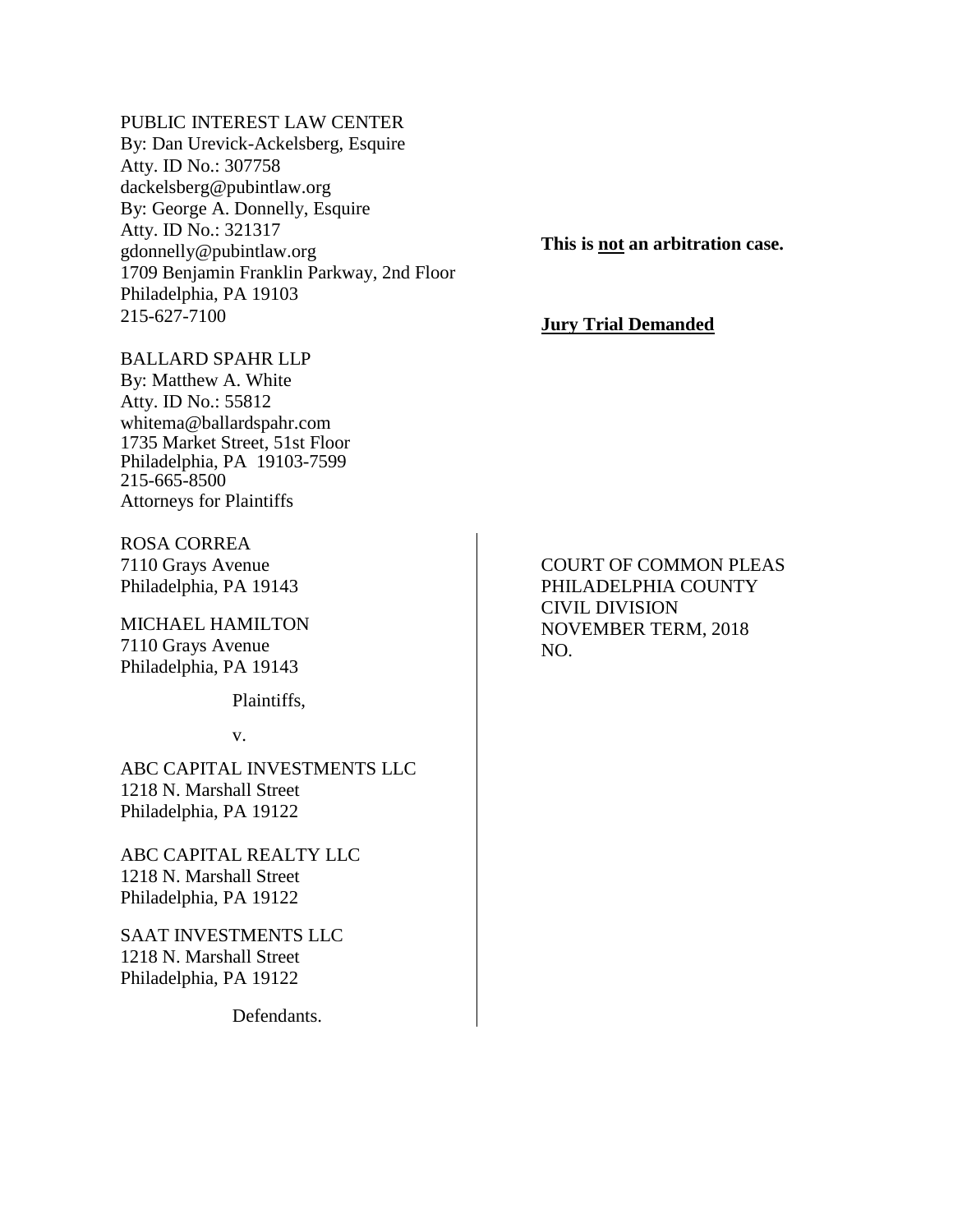#### **NOTICE TO DEFEND**

#### NOTICE TO DEFEND

 You have been sued in Court. If you wish to defend against the claims set forth in the following pages, you must take action within twenty (20) days after this Complaint and Notice are served, by entering a written appearance personally or by an attorney and filing in writing with the Court your defenses or objections to the claims set forth against you. You are warned that if you fail to do so the case may proceed without you and a judgment may be entered against you by the Court without further notice for any money claimed in the Complaint or for any other claim or relief requested by the plaintiff. You may lose money or property or other rights important to you.

YOU SHOULD TAKE THIS PAPER TO YOUR LAWYER AT ONCE. IF YOU DO NOT HAVE A LAWYER OR CANNOT AFFORD ONE, GO TO OR TELEPHONE THE OFFICE SET FORTH BELOW TO FIND OUT WHERE YOU CAN GET LEGAL HELP.

Philadelphia Bar Association Lawyer Referral and Information Service 1101 Market Street, 11th Floor Philadelphia, Pennsylvania 19107-2911 Telephone: (215) 238-6333

#### AVISO

 Lo(a) han demandado a usted en la corte. Si usted quiere defenderse de estas demandas expuestas en las páginas siguientes, usted tiene veinte (20) días de plazo al partir de la fecha de la demanda y la notificación. Hace falta asentar una comparecencia escrita o en persona o con un abogado y entregar a la corte en forma escrita sus defensas o sus objeciones a las demandas en contra de su persona. Sea avisado que si usted no se defiende, la corte tomará medidas y puede continuar la demanda en contra suya sin previo aviso o notificación. Además, la corte puede decidir a favor del demandante y requiere que usted cumpla con todas las provisiones de esta demanda. Usted puede perder dinero o sus propiedades u otros derechos importantes para usted.

LLEVE ESTA DEMANDA A UN ABOGADO INMEDIATAMENTE. SI NO TIENE ABOGADO O SI NO TIENE EL DINERO SUFICIENTE DE PAGAR TAL SERVICIO, VAYA EN PERSONA O LLAME POR TELÉFONO A LA OFICINA CUYA DIRECCIÓN SE ENCUENTRA ESCRITA ABAJO PARA AVERIGUAR DONDE SE PUEDE CONSEGUIR ASISTENCIA LEGAL.

Asociación de Licenciados de Filadelfia Servicio de Referencia E Información Legal 1101 Market Street, 11th Floor Philadelphia, Pennsylvania 19107-2911 Teléfono: (215) 238-6333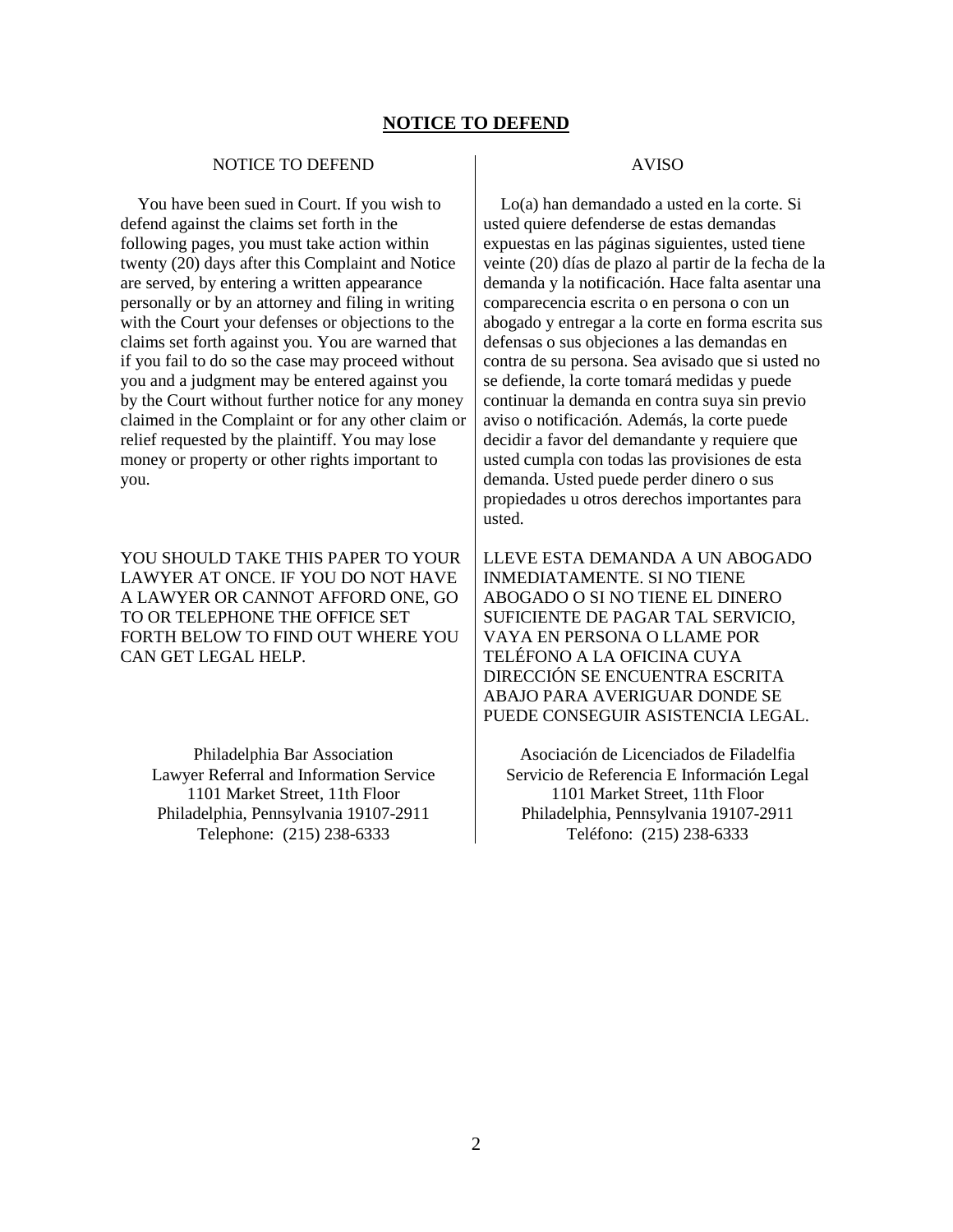# **COMPLAINT—CIVIL ACTION**

# **INTRODUCTORY STATEMENT**

1. Throughout low-income neighborhoods in Philadelphia, many landlords and their property managers fail to make necessary repairs to properties, forcing families to live in squalid, hazardous housing conditions.

2. These hazardous conditions often include a lack of access to basic utilities, such as electricity and running water, and unsafe living conditions, such as broken doors, windows, and burst sewage pipes.

3. Often times landlords and property managers promise to make repairs after repeated requests from tenants but fail to follow through, causing properties to deteriorate to the point that tenants must abandon their homes to find safe housing.

4. While many landlords comply with rules and regulations, the Defendants, and others like them, engage in these deceptive and illegal activities unabated because the vast majority of tenants in the city lack legal representation against landlords who so blatantly abuse their power. *See*, *e.g.*, Jake Blumgart, *Philadelphia renters just scored a courtroom win,* PLANPHILLY, Jan. 25, 2018, at http://planphilly.com/articles/2018/01/25/philadelphia-rentersjust-scored-a-courtroom-win.

5. Rosa Correa and Michael Hamilton were victimized by such illegal conduct when renting a property managed by ABC Capital Investments LLC and ABC Capital Realty LLC.

6. Ms. Correa and Mr. Hamilton had rented a property that, unbeknownst to them, violated Philadelphia licensing requirements and building codes and had serious habitability issues.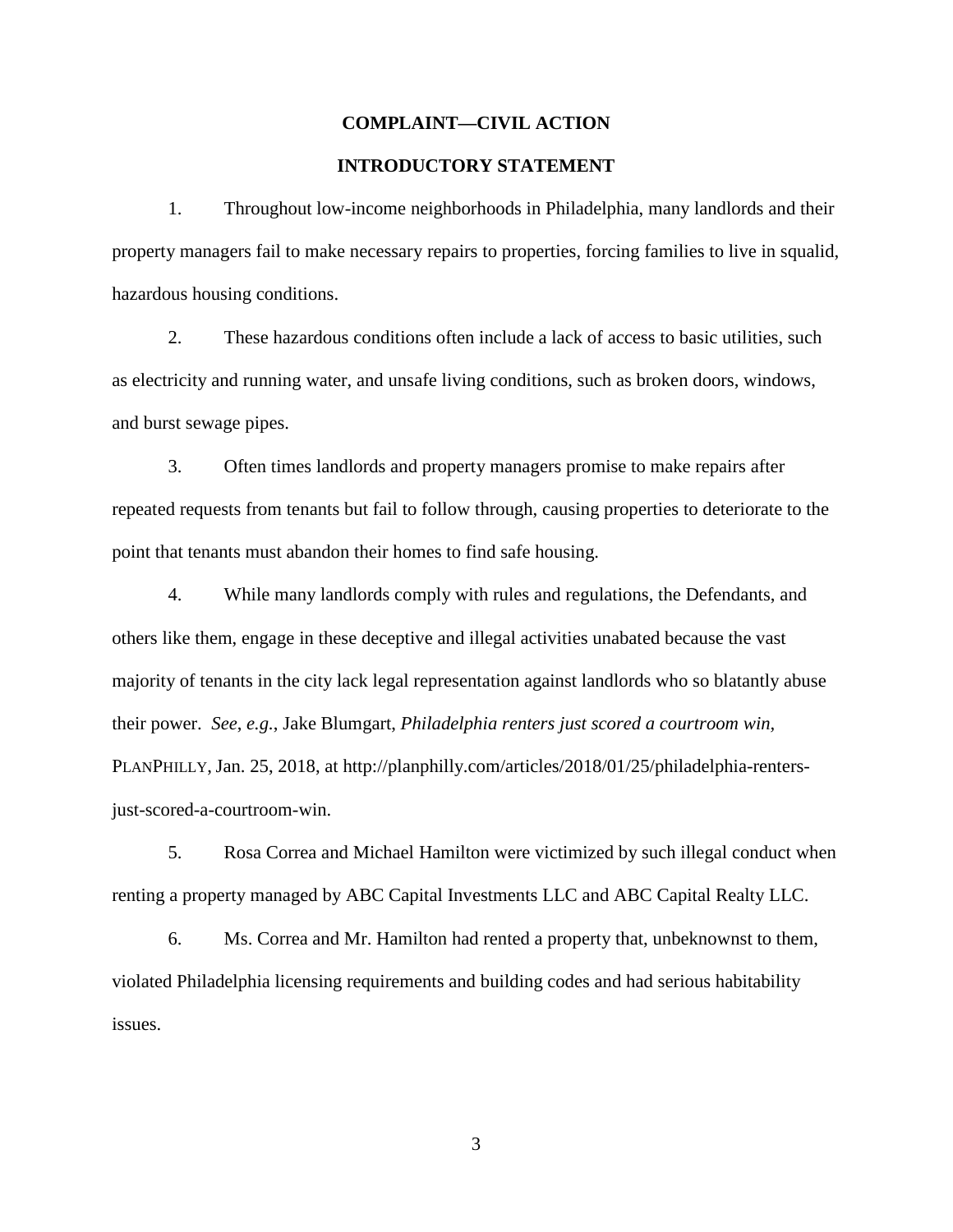7. At different times during their tenancy, their home lacked running water and was filled with raw human waste.

8. Ms. Correa and Mr. Hamilton repeatedly asked the landlord and property manager to make the necessary repairs to their home. Rather than make those repairs, the landlord and property manager instead tried to evict Ms. Correa and Mr. Hamilton.

9. Ultimately, the conditions in their home became so horrible that Ms. Correa and Mr. Hamilton were forced to abandon the property as soon as they could save up the money necessary to move and find a new place to live.

10. Ms. Correa and Mr. Hamilton now bring suit, under Pennsylvania and Philadelphia law, to recover damages exceeding \$50,000, for past rent paid, out-of-pocket expenses, emotional distress, consequential damages, punitive damages, attorneys' fees and costs, and any other such relief the court deems appropriate.

#### **PARTIES**

11. Plaintiff Rosa Correa is a low-income Philadelphia resident who currently lives at 7110 Grays Avenue, Philadelphia, PA 19143.

12. Plaintiff Michael Hamilton is a low-income Philadelphia resident who currently lives at 7110 Grays Avenue, Philadelphia, PA 19143.

13. Upon information and belief, defendant SAAT Investments LLC ("SAAT") is a limited liability company incorporated in the Commonwealth of Pennsylvania whose registered address is 1218 North Marshall Street, Philadelphia, PA 19122.

14. SAAT is the owner of record for the residential property located at 3853 North Sydenham Street, Philadelphia, PA 19140 ("the Property"), having purchased the Property on April 22, 2013.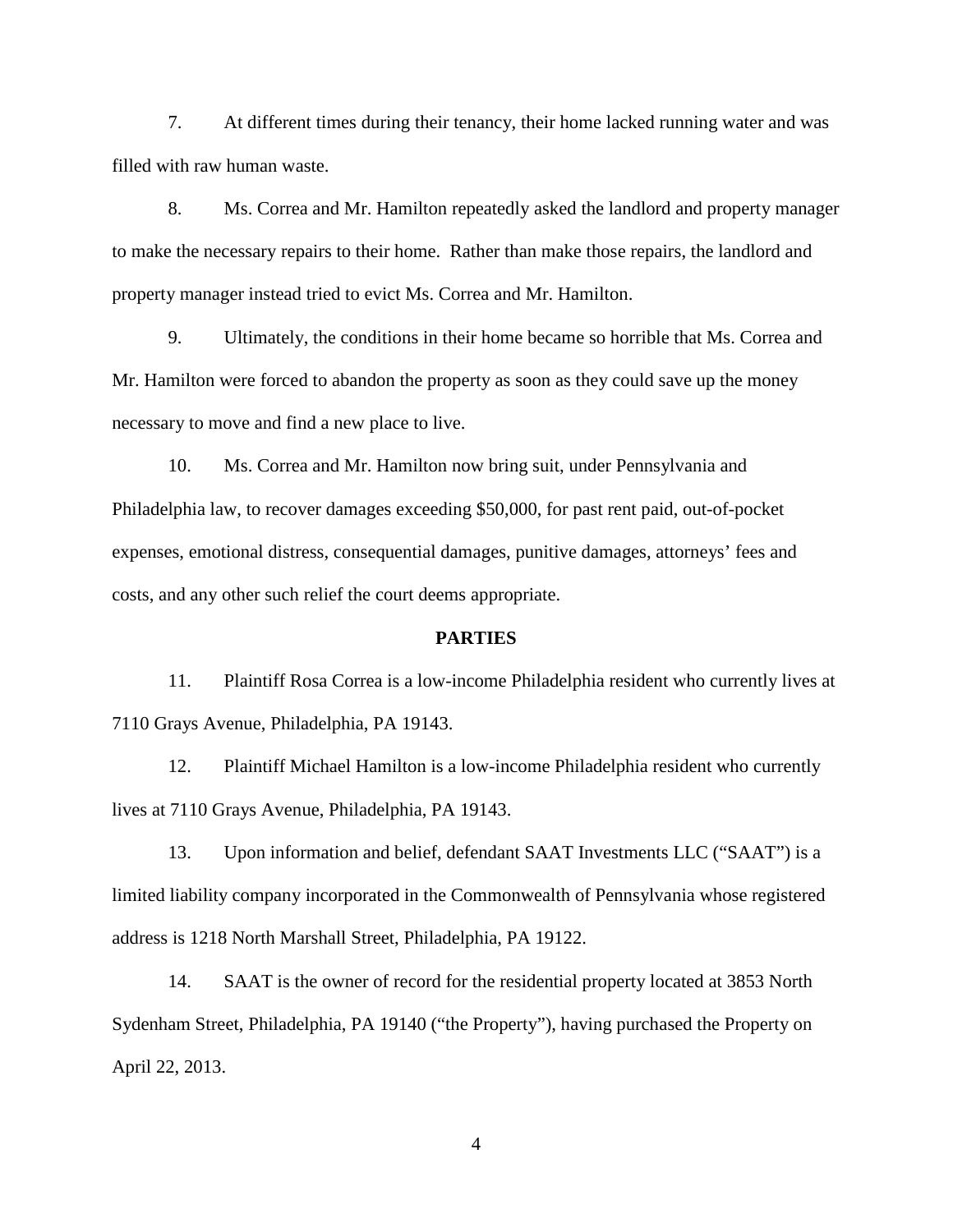15. Upon information and belief, defendants ABC Capital Investments LLC and ABC Capital Realty LLC (collectively referred to as "ABC Capital") are each a limited liability company incorporated in the Commonwealth of Pennsylvania with a principal place of business at 1218 North Marshall Street, Philadelphia, PA 19122.

16. Upon information and belief, ABC Capital Investments LLC and ABC Capital Realty LLC are alter-egos of each other.

17. Upon information and belief, ABC Capital manages hundreds of properties in Philadelphia, offering investors "10% ROI Passive Income with Turn-Key Rental Investments" in properties located in the poorest neighborhoods of the city. *See* "Hands Off Rental Property," Home Page, www.abccapitalinvestments.com (last accessed November 8, 2018).

18. Upon information and belief, ABC Capital, with the same address as SAAT, is simply an alter-ego of SAAT. At all times during Plaintiffs' tenancy, ABC Capital was the party with whom the Plaintiffs dealt with respect to the Property.

## **FACTS**

#### **Ms. Correa and Mr. Hamilton Move into 3853 N. Sydenham St.**

19. Ms. Correa and Mr. Hamilton first found a listing for the Property online in Spring of 2016.

20. Shortly thereafter, Mr. Hamilton toured the Property with Melissa Castillo, who, upon information and belief, is an employee of ABC Capital and/or SAAT.

21. During that tour, Ms. Castillo promised Mr. Hamilton that the Property would be cleaned and repairs would be made before Ms. Correa and Mr. Hamilton moved in. Specifically, Ms. Castillo promised that ABC Capital and/or SAAT would remove the refrigerator in the house that had rotten food inside of it, clean the broken glass off of the roof, install smoke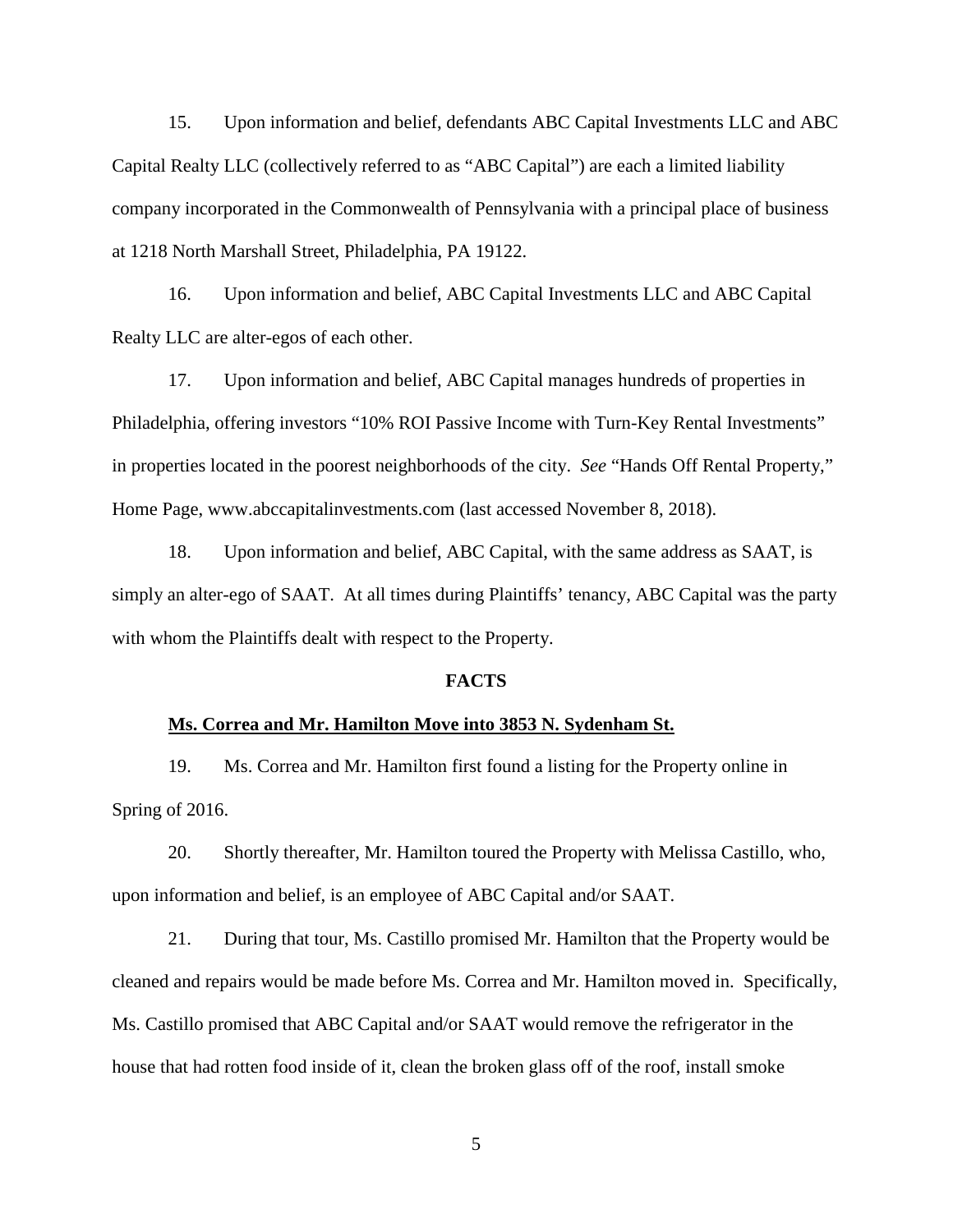detectors, open up the cabinets that had been painted shut, and repair several doors in the Property.

22. Relying in part on Ms. Castillo's promise that the Property would be repaired and cleaned, in May 2016, Ms. Correa and Mr. Hamilton paid \$850 for first month's rent and an additional \$1,700 security deposit to take the Property off the market.

23. In sum, Ms. Correa and Mr. Hamilton paid \$2,550 to move into the Property.

24. The couple signed a lease with SAAT at ABC Capital's offices and moved into the Property in June 2016. *See* Ex. A.

25. Neither SAAT nor ABC Capital provided a Certificate of Rental Suitability to Ms. Correa and Mr. Hamilton at any point during their tenancy.

26. Defendants did not have a legal right to collect rent from Plaintiffs at any point during their tenancy.

27. Moreover, the Property had no rental license at the time Plaintiffs moved in.

28. The lack of rental license also precluded Defendants from collecting rent from Ms. Correa and Mr. Hamilton during their tenancy.

29. Also, the Philadelphia Department of Licenses & Inspections ("L&I") had cited the Property for numerous code violations in June 2014.

30. The L&I citations directed SAAT to repair or replace portions of the house's drainage system, alter the windows to make them "rodent-proof," repair handrails along the internal staircase, and clean the garbage that was strewn throughout the Property.

31. As of June 2016, at the time of the lease signing and move-in, Defendants had not remedied these violations -- in fact, these violations continued unabated throughout the entirety of Plaintiffs' tenancy.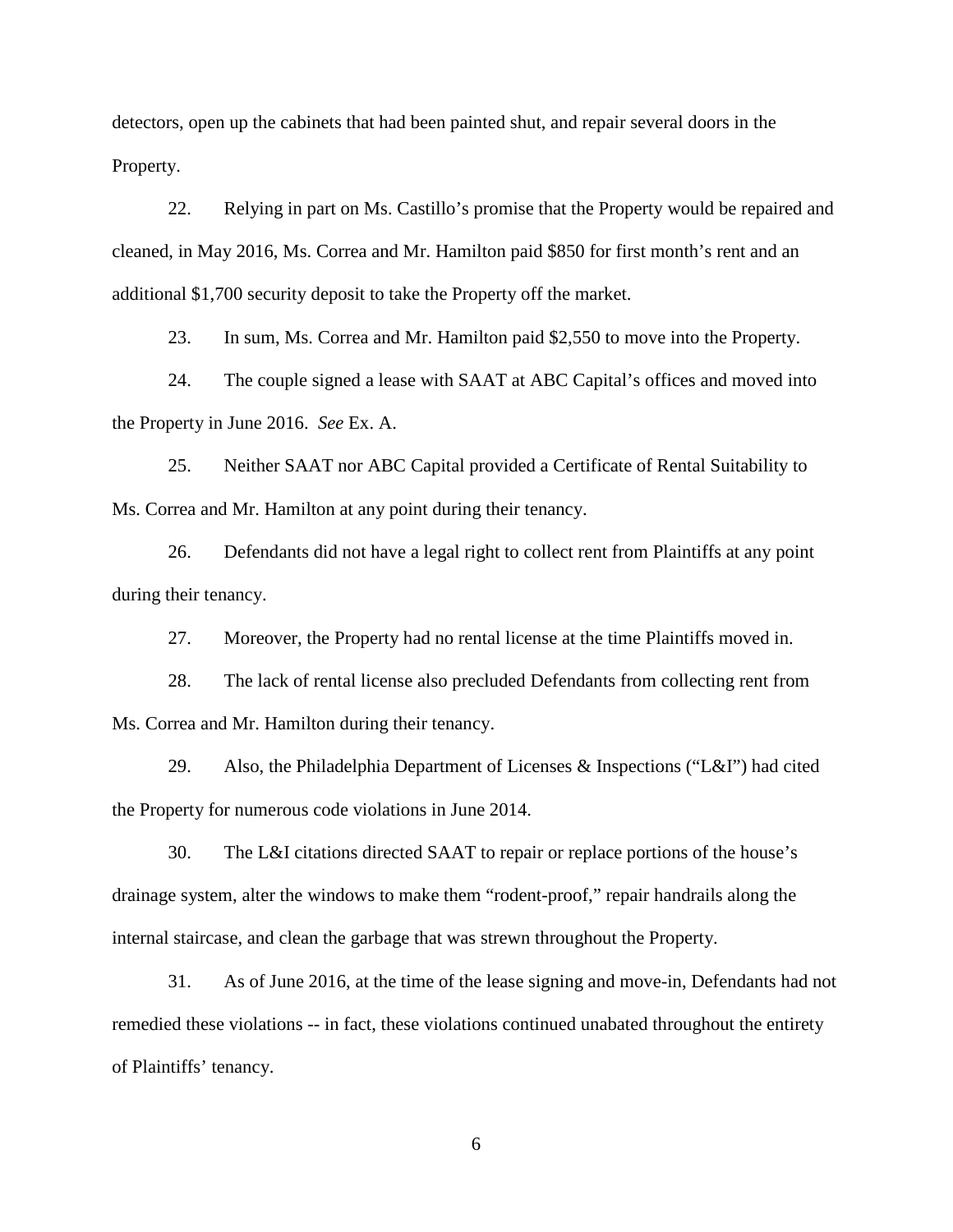32. When Plaintiffs moved into the Property, it had not been cleaned and was filled with an unbearable stench because there was rotten food in the refrigerator left from previous tenants. In addition, upstairs windows and the home's front door were badly broken.

33. None of the necessary repairs promised by Ms. Castillo had been made.

34. Despite the habitability issues, Ms. Correa and Mr. Hamilton had no choice but to move into the Property because they had spent all of their available cash to pay for first month's rent and the security deposit and had nowhere else to stay.

35. For the first two weeks of Plaintiffs' tenancy, Defendants failed to make the promised repairs to the Property.

36. While Defendants eventually made minor repairs in July 2016, they did not address several major habitability issues, including, but not limited to, the broken windows and front door.

## **ABC Capital Refuses to Take Necessary Steps Regarding the Water Bill and the City Shuts Off Water to the Property**

37. Plaintiffs' lease required Plaintiffs to go to the Philadelphia Water Department (the "Water Department") to transfer the water bill for the Property to their name.

38. In or around June 2016, Ms. Correa went to the Water Department where she was told that the Water Department was unable to put the water bill in her name because the bill was in a previous tenant's name and there was no rental license on the Property.

39. Ms. Correa contacted ABC Capital and informed them that the lack of rental license and the previous tenant's bill were preventing her from transferring the water bill to her name, and asked them to rectify the situation.

40. An employee at ABC Capital told Ms. Correa that they would take the necessary steps to rectify the situation.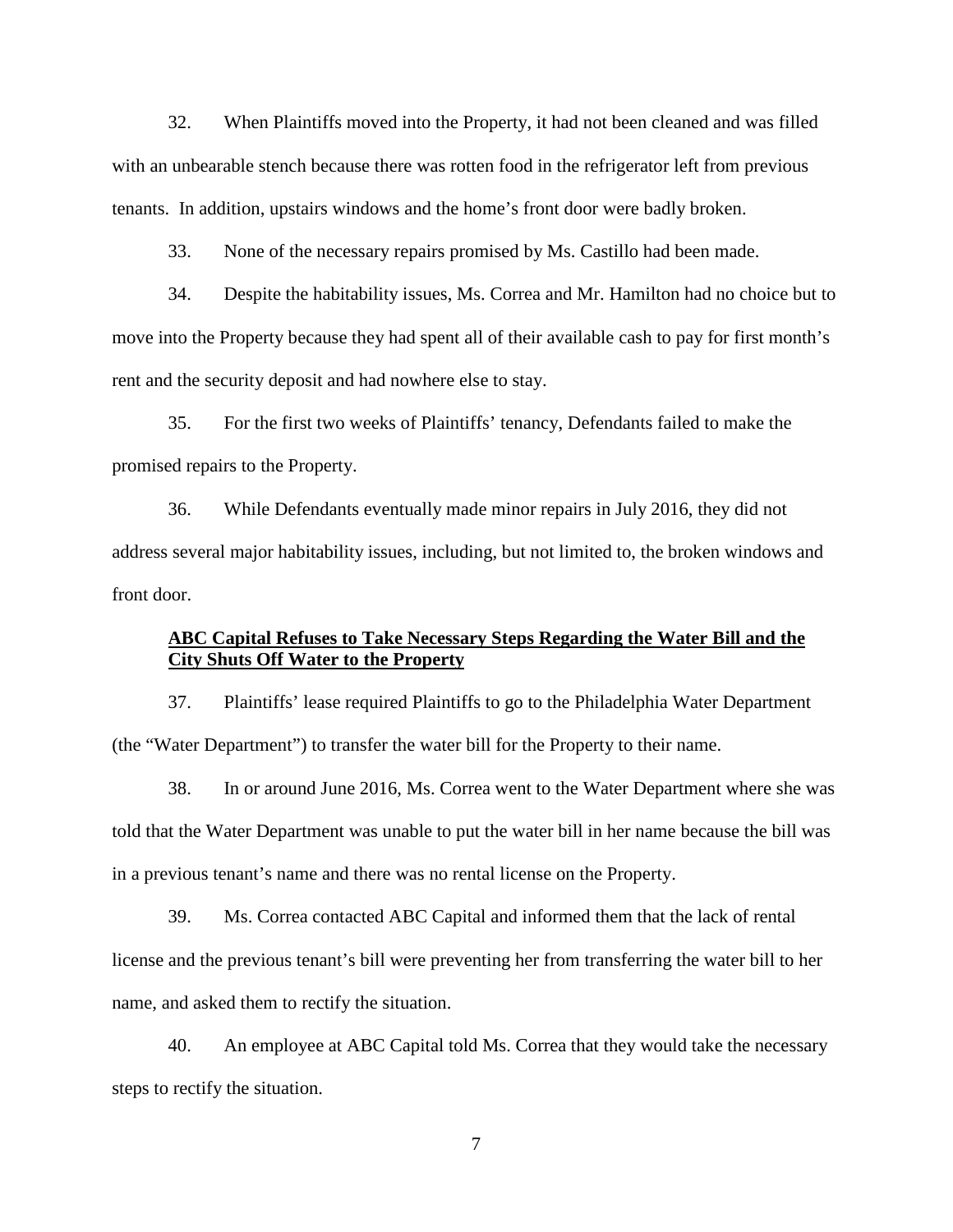41. Defendants did nothing.

42. Four months later, in the fall of 2016, the Water Department shut off the water at the Property due to unpaid bills.

43. After signing the lease and moving in, Plaintiffs had been unable to pay the water bill because Defendants' failure to secure a rental license for the Property prevented the Water Department from transferring the bill to Ms. Correa's name. Moreover, the vast majority of the unpaid bills that led to the water shutoff were incurred during the previous tenant's occupancy of the Property.

44. Ms. Correa again visited the Water Department several times in an attempt to get the water turned back on. Plaintiffs offered to pay the portion of the water bill that had accrued during their tenancy, but the Water Department did not permit Plaintiffs to pay only part of the outstanding bill for the Property.

45. Ms. Correa eventually convinced the Water Department to turn the water back on.

46. Ms. Correa called ABC Capital numerous times to complain about the water shutoff, each time reiterating that the reason Plaintiffs were unable to transfer the bill to their name was because there was no rental license for the Property and the bill was in the previous tenant's name.

47. On one occasion, an employee at ABC Capital blamed Ms. Correa, saying, "You use it, you pay it," not acknowledging that the majority of the unpaid water bills were incurred during the previous tenancy.

48. Additionally, the employee at ABC Capital did not acknowledge that Ms. Correa and Mr. Hamilton could not pay for the bill since it was not in their name.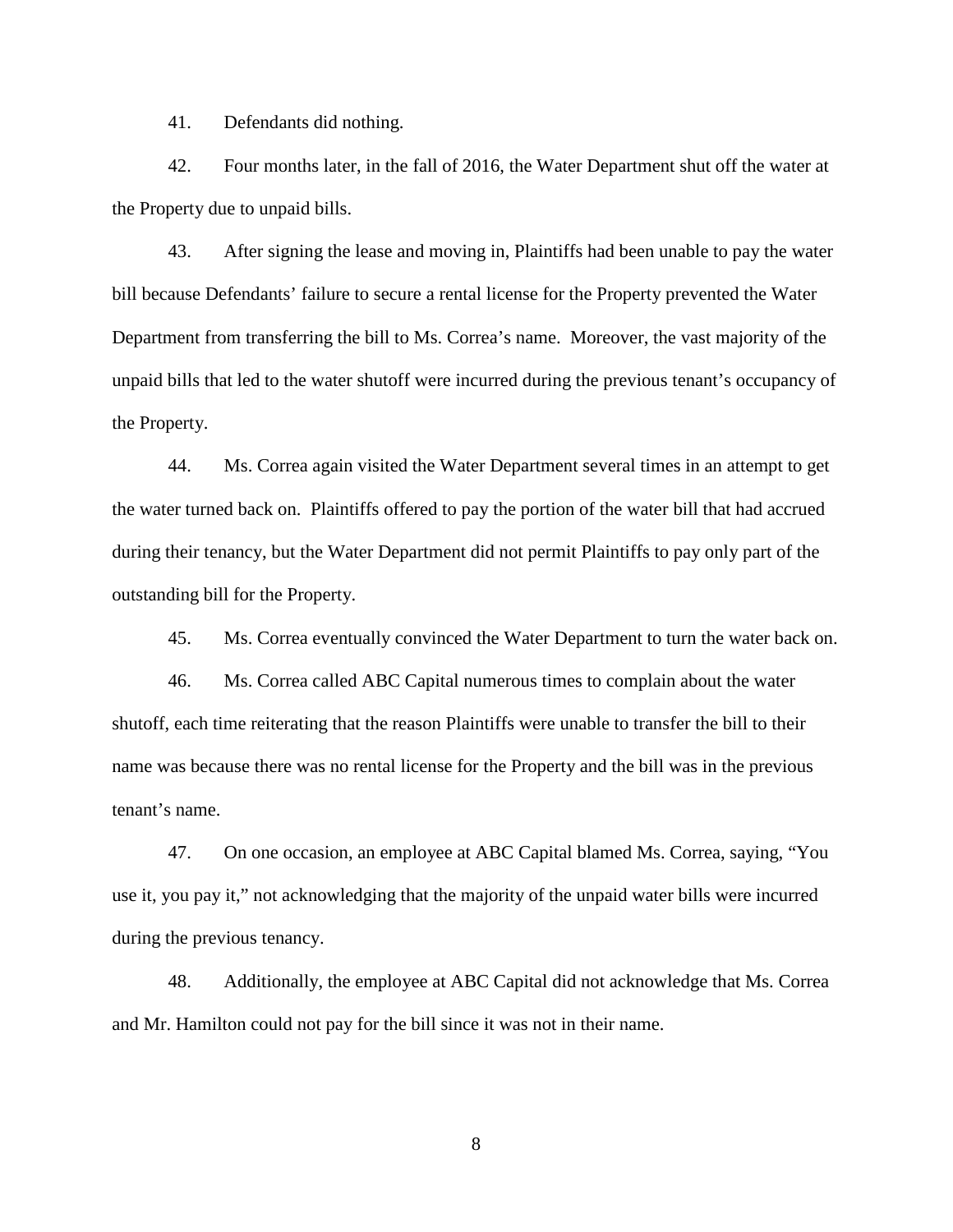49. Defendants continued to do nothing to rectify the circumstances that prevented Plaintiffs from paying their water bill. Accordingly, the water was shut off again a month later.

50. Plaintiffs again eventually convinced the Water Department to turn the water back on. But when the water was turned back on for the second time, the water pressure throughout the Property was weak and Plaintiffs could not use the shower and bathroom sink at the same time.

51. Overall, Ms. Correa made over a dozen trips to the Water Department between June 2016 and February 2017 in an attempt to have the water bill put in her name.

52. Throughout their tenancy, Plaintiffs made several complaints to Defendants that, despite Plaintiffs' willingness and desire to pay their portion of the water bill, they were unable to do so and repeatedly requested that Defendants rectify the situation.

53. At one point, an employee of L&I warned Plaintiffs that L&I would have to force Plaintiffs to vacate the Property if the water were turned off a third time.

#### **The Property's Inhumane Conditions and Defendants' Illegal Conduct**

54. In January 2017, the L&I cited SAAT for six more Philadelphia Code violations at the Property, including a faulty plumbing system, broken doors, and shattered windows.

55. Plaintiffs told ABC Capital about these problems and also told it about a pipe that had started leaking in the bathroom, causing a constant leak from the dining room ceiling that was never fixed.

56. Ms. Correa attempted to make repair requests via phone and email, and made numerous additional in-person requests at the ABC Capital office because ABC Capital rarely answered the phone or email messages.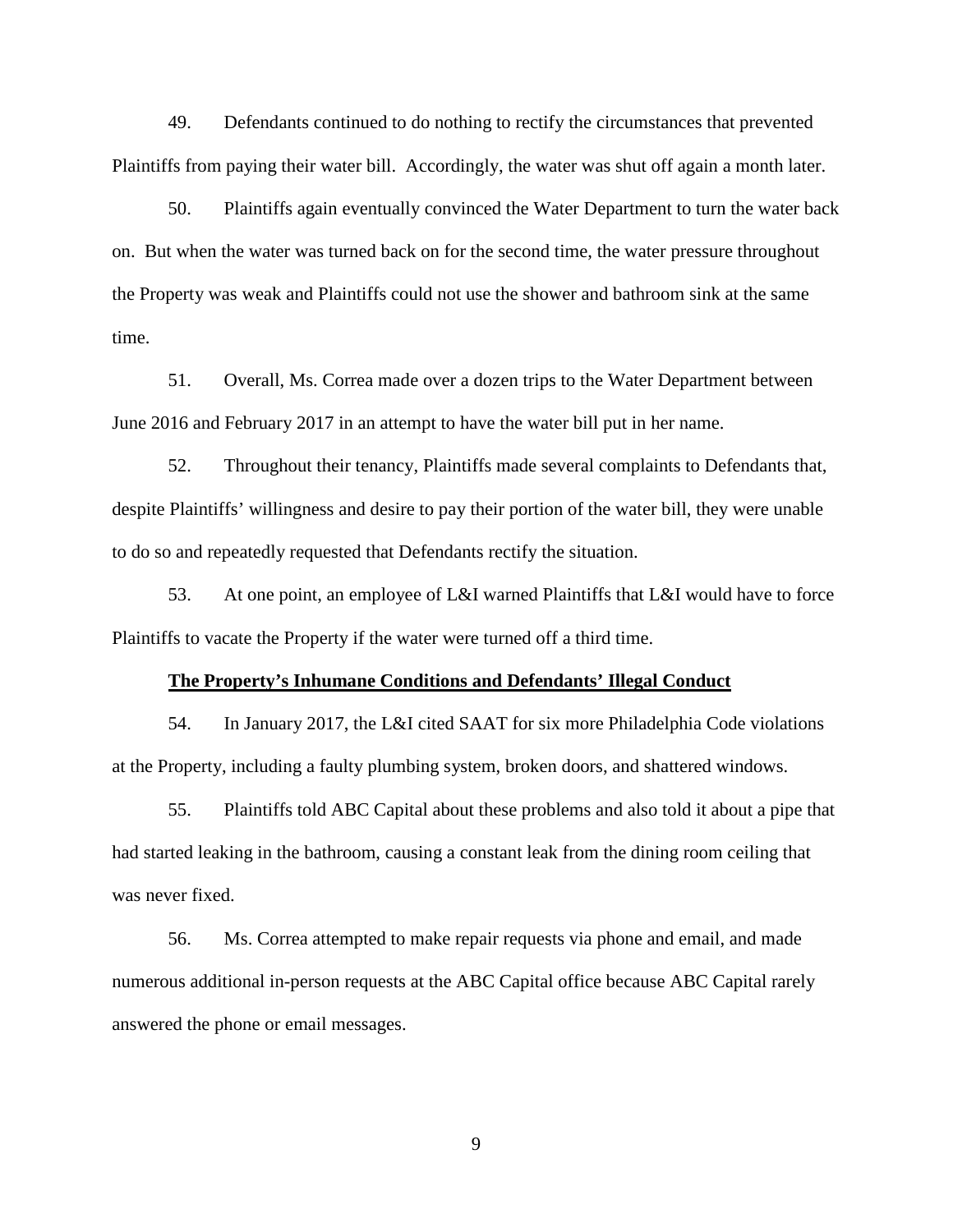57. For two months in early 2017, Ms. Correa and Mr. Hamilton withheld rent in an attempt to force Defendants into making repairs.

58. In response, ABC Capital continued to demand rent from Plaintiffs, even though none was due under Philadelphia law, via "past due notice[s]" sent via email, and threatened Ms. Correa and Mr. Hamilton with eviction.

59. Frightened that they could end up homeless, Ms. Correa and Mr. Hamilton paid \$2,550 to cover the current and back rent ABC Capital claimed was due after one of its employees promised that ABC Capital would send people out to make repairs and provide Plaintiffs with the rental license for the Property.

60. However, Defendants never made these promised repairs and did not provide Plaintiffs with the Property's rental license.

61. To make matters worse, in early 2017, the sewage pipe in the Property's basement burst and filled the basement with raw human waste.

62. Ms. Correa again went down to ABC Capital's office and, in person, told ABC Capital about the raw sewage in the basement that had come from a broken pipe.

63. The basement remained filled with raw sewage until the end of Plaintiffs' tenancy, as ABC Capital never repaired the broken pipe.

64. In response to the dangerous conditions of the Property, Ms. Correa and Mr. Hamilton were forced to begin looking for new housing.

65. The couple worked diligently to find a new home and save up the money required to move.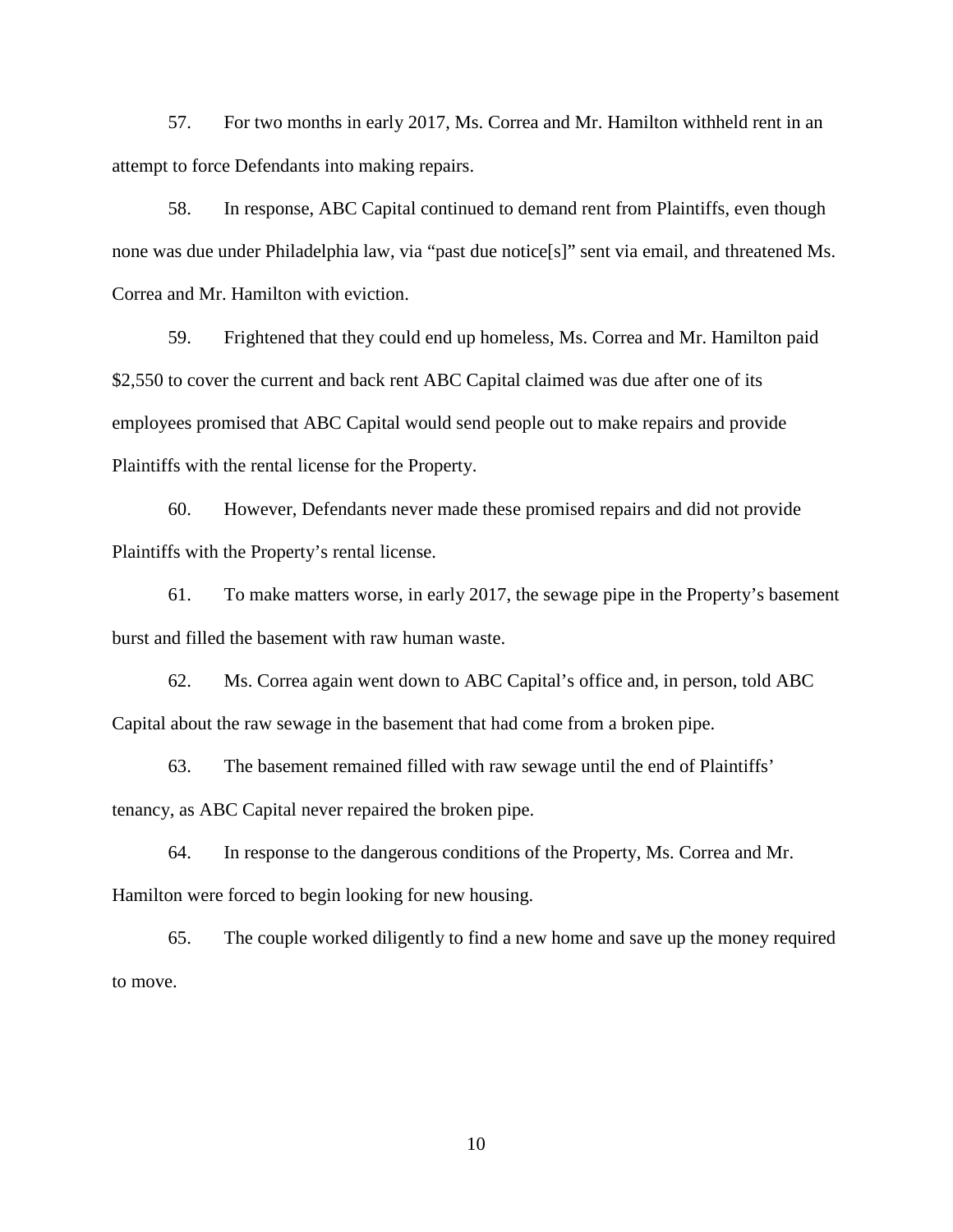66. In September of 2017, ABC Capital filed for eviction against Ms. Correa and Mr. Hamilton on behalf of an entity that did not own the Property, claiming \$370.48 in unpaid water bills and breach of the lease.

67. The case was withdrawn without prejudice after Plaintiffs filed a counterclaim for a return of all rent paid to Defendants.

68. Despite having no right to collect rent under Philadelphia law, and the fact that they claimed no back rent in the eviction complaint, ABC Capital continued to demand thousands of dollars in rent and purported late fees via "past due notice[s]" emailed to Plaintiffs.

69. Plaintiffs searched for a new home for months, saving up money for a security deposit.

70. Ms. Correa and Mr. Hamilton moved out of the Property on December 1, 2017, as soon as they were able to save up the money and find a home.

# **COUNT I: CONSTRUCTIVE EVICTION (Rose Correa and Michael Hamilton v. ABC Capital Investments LLC, ABC Capital Realty LLC, and SAAT Investments LLC)**

71. Ms. Correa and Mr. Hamilton incorporate paragraphs 1 through 70 by reference as if fully set forth herein.

72. Constructive eviction occurs when a landlord so interferes with its tenants' possession of a leased property that it deprives the tenants of the beneficial enjoyment of part or the whole of the property, forcing them to vacate.

73. ABC Capital's and SAAT's conduct caused the Property to become uninhabitable for Ms. Correa and Mr. Hamilton.

74. Defendants then filed an illegal, meritless eviction suit against Plaintiffs.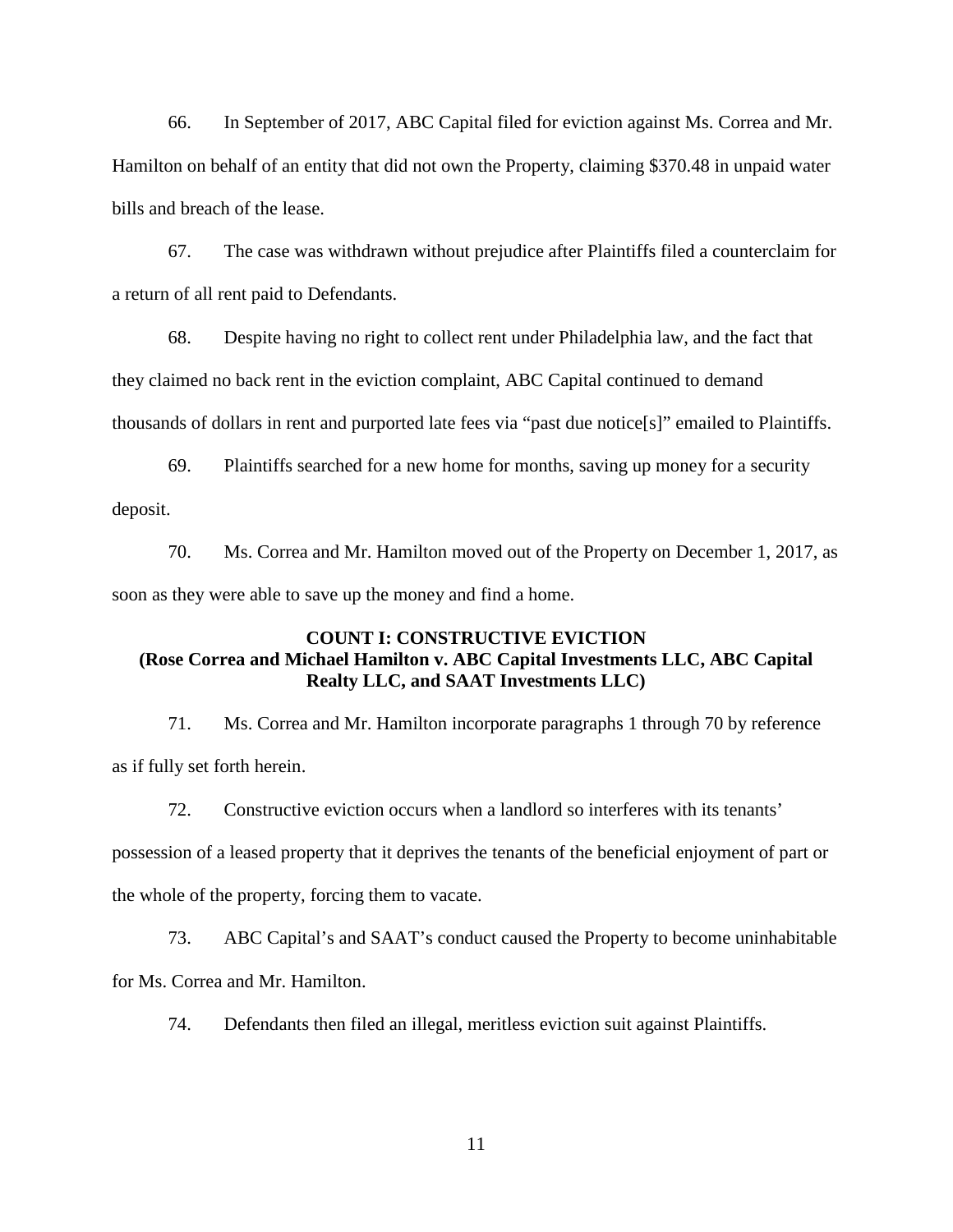75. Defendants' conduct deprived Plaintiffs of the beneficial enjoyment of the whole of the Property for the entirety of their tenancy.

76. Defendants' conduct forced Plaintiffs to vacate the Property.

77. Defendants' conduct was intentional, willful, wanton, or reckless.

78. As a result of Defendants' intentional, willful, wanton, or reckless conduct,

Plaintiffs suffered harm and damages.

WHEREFORE, Ms. Correa and Mr. Hamilton demand judgment in their favor and against ABC Capital Investments LLC, ABC Capital Realty LLC, and SAAT Investments LLC, including an award of actual damages, punitive damages, reasonable attorneys' fees and costs, and other such relief as the Court deems appropriate.

# **COUNT II: UNFAIR TRADE PRACTICES AND CONSUMER PROTECTION LAW - VIOLATION OF 73 P.S. §§ 200, et seq. (Rose Correa and Michael Hamilton v. ABC Capital Investments LLC, ABC Capital Realty LLC, and SAAT Investments LLC)**

79. Ms. Correa and Mr. Hamilton incorporate paragraphs 1 through 78 by reference as fully set forth herein.

80. The Pennsylvania Unfair Trade Practices and Consumer Protection Law ("UTPCPL") prohibits "[p]assing off goods or services as those of another," "[r]epresenting that goods or services have . . . characteristics, . . . uses, [and] benefits . . . that they do not have," "[r]epresenting that goods or services have . . . approval [or] status . . . that they do not have," and "[e]ngaging in . . . fraudulent or deceptive conduct which creates a likelihood of confusion or of misunderstanding." 73 P.S. § 201-2(4).

- 81. The UTPCPL applies to residential leases.
- 82. Defendants violated the above provisions by, among other things:
- a. demanding rent that was not due under Philadelphia law;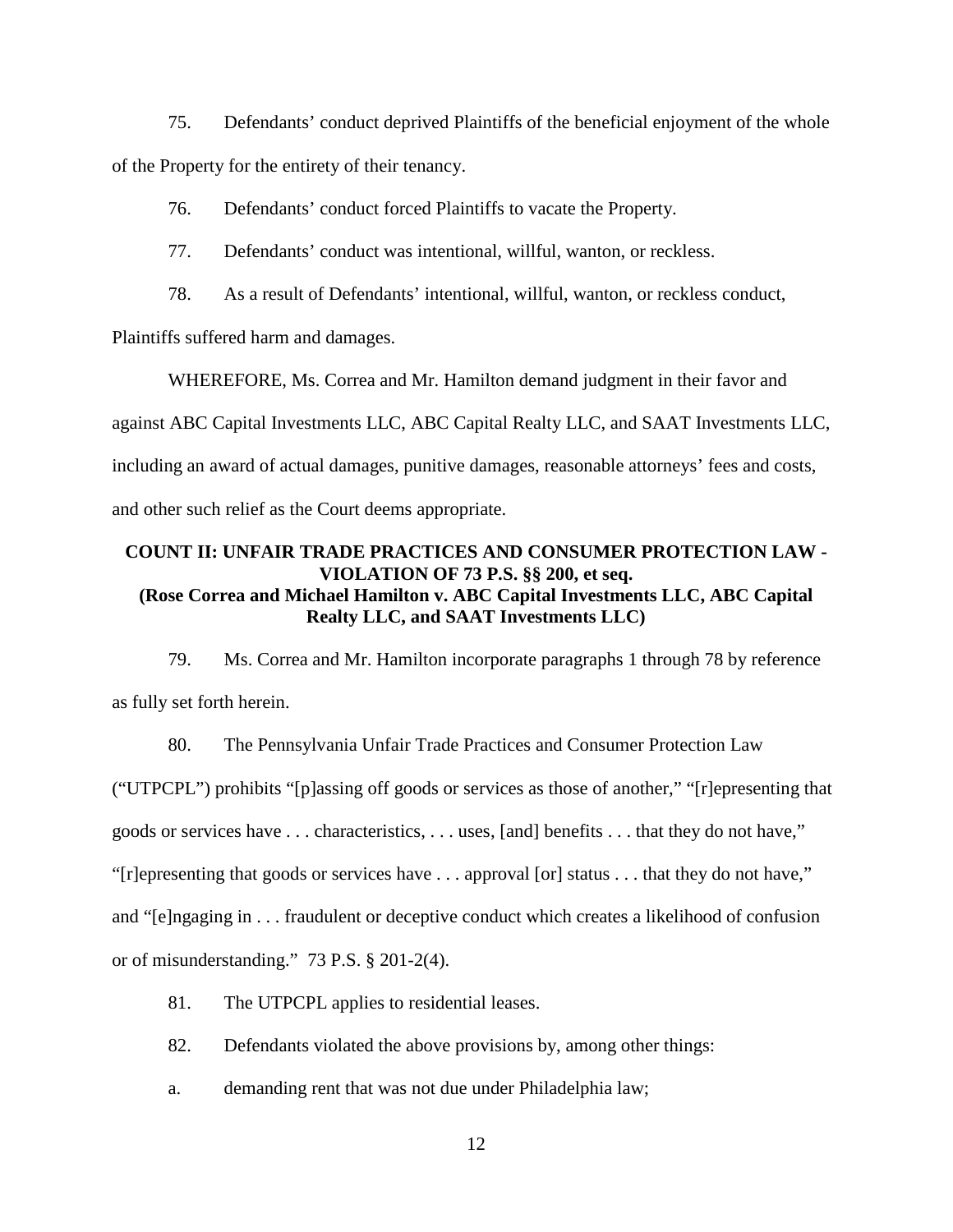b. misrepresenting the condition of the Property before Plaintiffs moved in;

c. promising Plaintiffs that they would make repairs and then failing to make those repairs;

d. continually and systematically breaching the implied warranty of habitability by failing to make repairs to the Property; and

e. threatening eviction and filing a meritless eviction complaint.

83. Ms. Correa and Mr. Hamilton reasonably relied on the implied and actual representations of Defendants.

84. As a result of the misrepresentations and deceptive conduct of Defendants, Ms.

Correa and Mr. Hamilton suffered ascertainable losses, including, but not limited to, rent paid, loss of their security deposit, lost wages, and out of pocket expenses.

85. The UTPCPL establishes a private right of action which provides for trebled damages and reasonable attorneys' fees and costs. 73 P.S. § 201-9.2(a).

WHEREFORE, Ms. Correa and Mr. Hamilton demand judgment in their favor and against ABC Capital Investments LLC, ABC Capital Realty LLC, and SAAT Investments LLC, including an award of treble damages, reasonable attorneys' fees and costs, and other such relief as the Court deems appropriate.

# **COUNT III: BREACH OF CONTRACT (Rose Correa and Michael Hamilton v. SAAT Investments LLC and ABC Capital Investments LLC and ABC Capital Realty LLC, as the alter egos of SAAT Investments LLC**)

86. Ms. Correa and Mr. Hamilton incorporate paragraphs 1 through 85 by reference as if fully set forth herein.

87. Ms. Correa and Mr. Hamilton had a written lease for the Property.

88. Implied in each Pennsylvania lease is a warranty of habitability.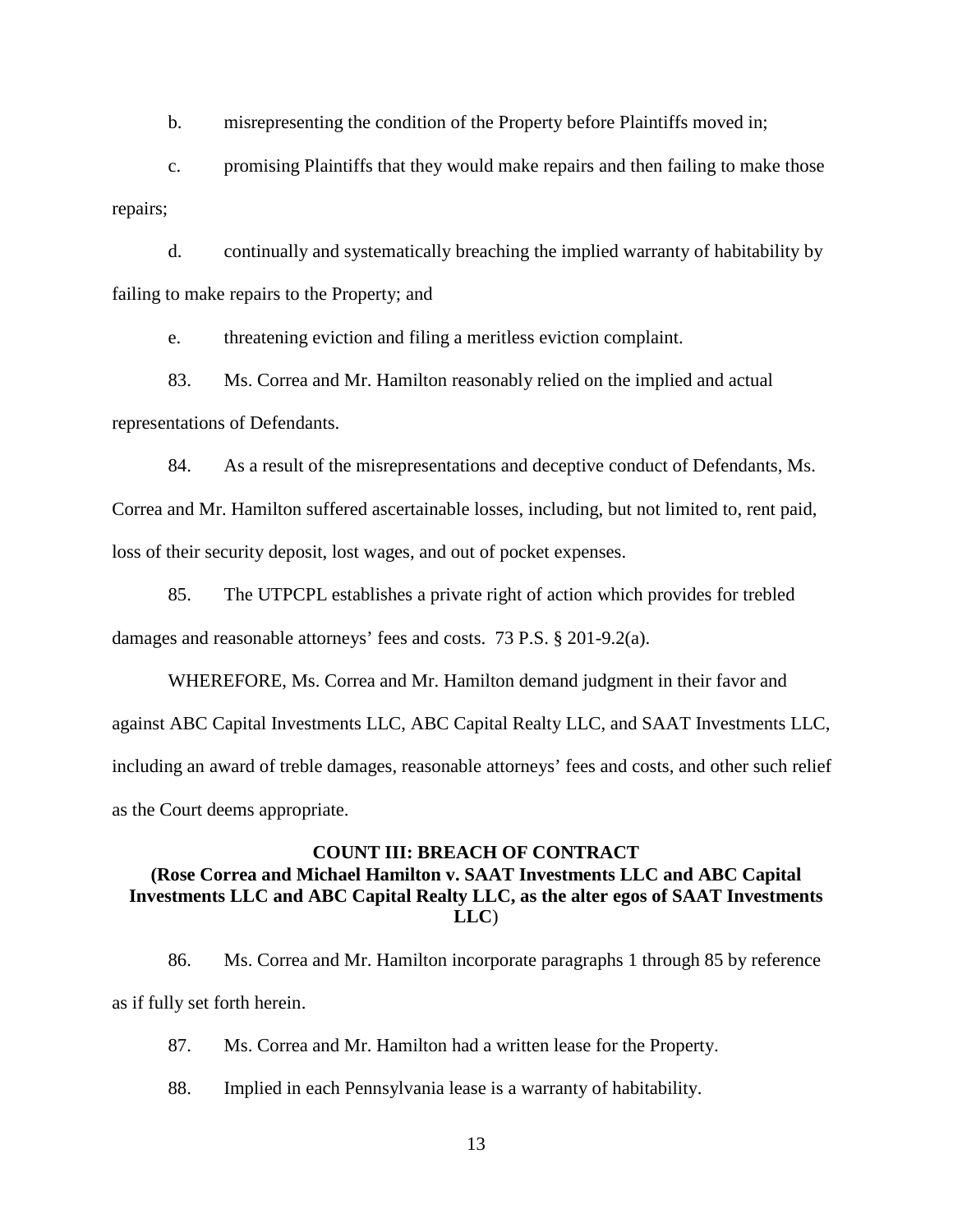89. SAAT breached the implied warranty of habitability when it failed to make the

necessary repairs to the Property despite knowledge of the Property's defects.

90. SAAT's breach caused damage to Plaintiffs.

WHEREFORE, Ms. Correa and Mr. Hamilton demand judgment in their favor and

against SAAT Investments LLC and ABC Capital Investments LLC and ABC Capital Realty

LLC, as the alter egos of SAAT Investments LLC, for economic damages, including foreseeable

economic loss as a result of the breach, and other such relief as the Court deems appropriate.

## **COUNT IV: UNJUST ENRICHMENT**

# **(Rose Correa and Michael Hamilton v. ABC Capital Investments LLC and ABC Capital Realty LLC and SAAT Investments LLC, as the alter ego of ABC Capital Investments LLC and ABC Capital Realty LLC)**

91. Ms. Correa and Mr. Hamilton incorporate paragraphs 1 through 90 by reference as if fully set forth herein.

92. ABC Capital received benefits from Ms. Correa and Mr. Hamilton in the form of

property management fees retained when Ms. Correa and Mr. Hamilton paid their monthly rent.

93. ABC Capital appreciated these benefits.

94. However, ABC Capital was unjustly enriched as it failed to make repairs, allowed

the Property's conditions to deteriorate, and misrepresented its intentions to repair the Property in order to encourage the payment of rent.

WHEREFORE, Ms. Correa and Mr. Hamilton demand judgment in their favor and against ABC Capital Investments LLC and ABC Capital Realty LLC and SAAT Investments LLC, as the alter ego of ABC Capital Investments LLC and ABC Capital Realty LLC, for restitution damages and any other such relief as the Court deems appropriate.